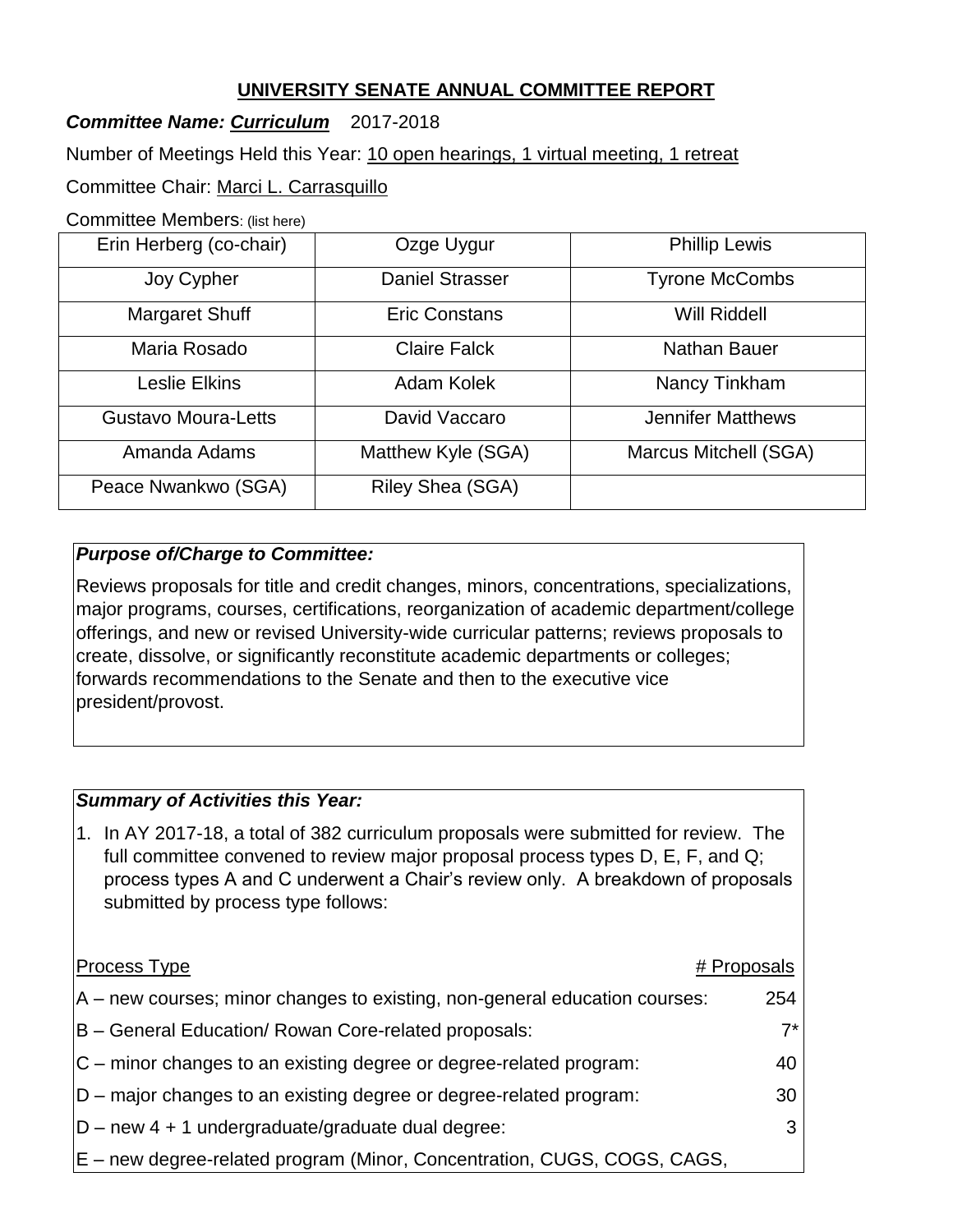Post-Baccalaureate Certificate): 32

F – new degree program (BA, BS, MA, MS, PhD): 10

Q – quasi-curricular: 7

\*Note: Please refer to the Rowan Core Committee's report for more information on Rowan Core-related proposals submitted in AY 2017-18. The number presented in this report (7) represents the number of "B" proposals in the AY 2017-18 SCC database; it does not account for any proposals that may have been submitted directly/solely to the RC Committee.

2. To better assist sponsors who need to re-name courses, re-number courses within the same level (e.g., 102 to 112), revise catalog descriptions slightly (to update terminology or better explain the course), or remove courses from the catalog that are no longer taught, the SCC Chair has been working with the Provost's Office and with Senate President Bill Freind to draft a new process type, "Process R," that will expedite the review and implementation procedure for such changes. The goal is for this new process type to go live in Fall 2018.

3. Over the course of the past AY the SCC has had a number of informal discussions regarding curricular procedures that are not formalized, which, understandably, can lead to sponsors' and curriculum committees' feeling confused and frustrated about how to write and review proposals accurately and consistently. The SCC will be having a retreat in May to: review all process guidelines and clarify or update the language where necessary; review current definitions and parameters for degree and degreerelated programs; and, last, draft new definitions and parameters as needed. The committee also will be discussing ways to make the workload more manageable and equitable for SCC members.

4. The SCC Chair attended a meeting with Senate President Bill Freind and leadership from Rowan Global to discuss ways for the SCC and Rowan Global to work together more efficiently and collaboratively with regard to the creation and launching of new degree programs.

5. The SCC Chair attended a meeting with Senate President Bill Freind, Associate Provost Tricia Yurak, and Director of Assessment Jeff Bonfield to discuss ways to ensure new degree program proposal sponsors are working with the Office of Assessment early in the proposal drafting process. As a result of that meeting, the Process F guidelines will be updated to include a section asking sponsors to confirm that the assessment "grid" they present in their proposals is the result of collaboration with the Office of Assessment. Once the university sets in place up-to-date curriculum management software the SCC Chair, the Provost's Office, the Director of Assessment, and the Senate President will reassess how and when the Assessment Office becomes involved in the new degree program proposal process.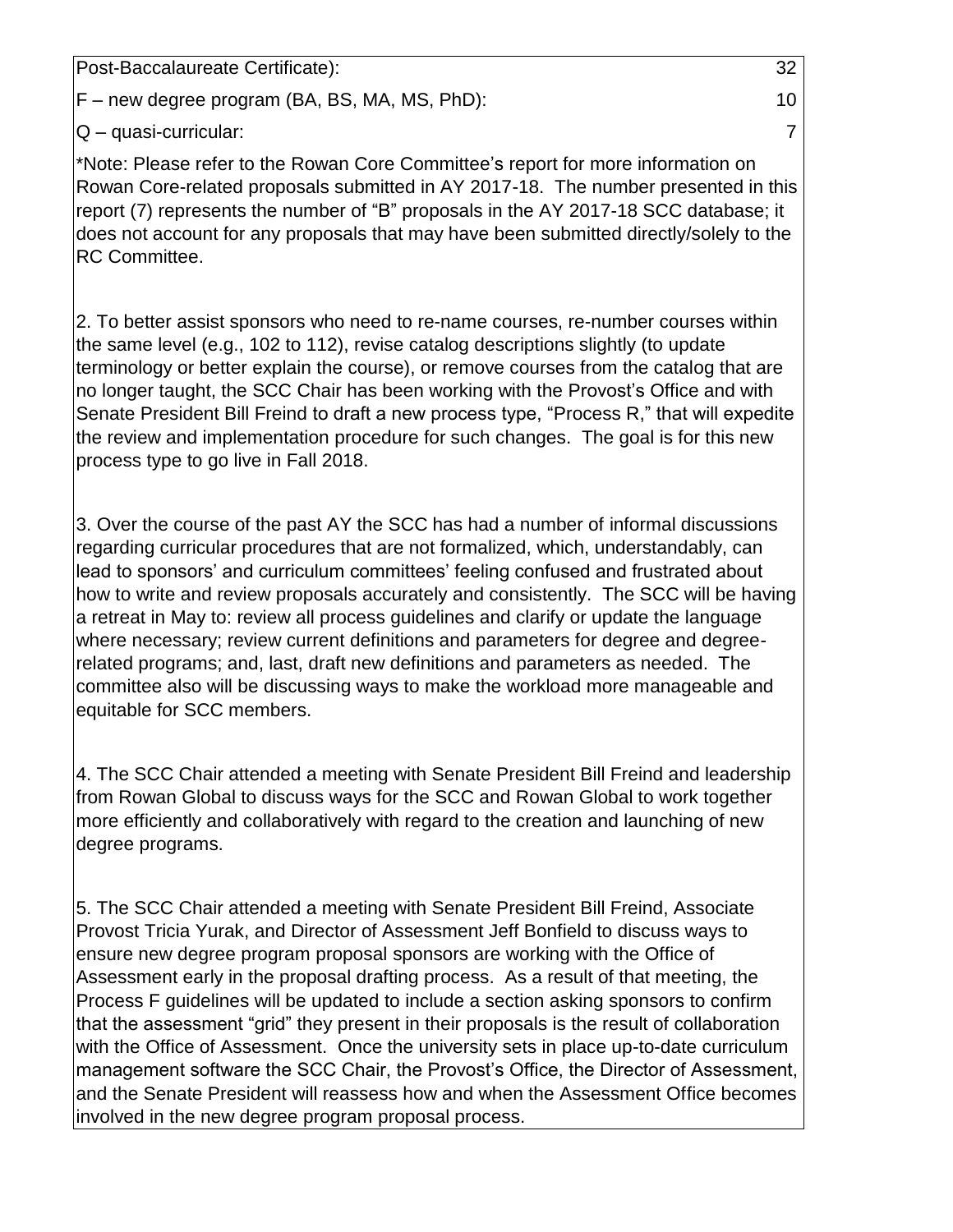6. The spreadsheet or "database" used for the past decade to track curriculum proposals from year to year is failing. Over the course of AY 2017-18, the SCC Chair and the SCC Co-Chair attended meetings with Senate President Bill Freind, representatives from the Provost's and Registrar's Office, as well as other members of the university community to begin the process of securing an automated, electronic system for processing curriculum proposals that is appropriate for a research university of this size.

7. In June 2017, after many years of service, Dr. Erin Herberg stepped down as Senate Curriculum Committee Chair. She graciously agreed to serve in AY 2017-18 in an advisory capacity, as Co-Chair, to assist incoming SCC Chair Dr. Marci Carrasquillo with "learning the ropes" of the Chair's position and to help ensure a smooth transition in leadership. Dr. Carrasquillo and the Senate Curriculum Committee are grateful to Dr. Herberg for her assistance this past year and wish her all the best. Dr. Carrasquillo also would like to thank (many times over!) the members of the Senate Curriculum Committee for being so generous with their time and for their willingness to field a "newbie's" many questions about the curriculum process at the senate level.

-use additional pages if required

### *Committee Name: Curriculum* 2017-2018

## **SUGGESTIONS & RECOMMENDATIONS**

#### 2017-2018

- The University is in the process of working with the vendor Hyland Global Services to put into place an online/automated curriculum management software program. The SCC strongly recommends that an arrangement for a curriculum management software program be finalized and implemented as soon as possible because the "database" (spreadsheet) that has been in use for at least a decade is quite literally falling apart.
- The SCC strongly recommends re-thinking the submission deadlines for curriculum proposals so that they are far earlier in the fall and spring terms. The committee recognizes that limited staffing and a largely manual procedure for processing curriculum proposals in the Senate Office have necessitated later deadlines. This is especially the case in fall terms when time-sensitive Tenure and Recontracting packets also are being submitted to that office for processing. However, when coupled with the (average) three-week processing time needed for proposals to be put into the system, the reality is that College and Senate curriculum committees are rarely able to review and hold hearings for proposals before midterms. Late college-level hearings then put significant pressure on those curriculum committees to push proposals through that may not be fully ready for the next stage in the review process (especially in relation to new degree and new degree-related program proposals that need to be voted on by